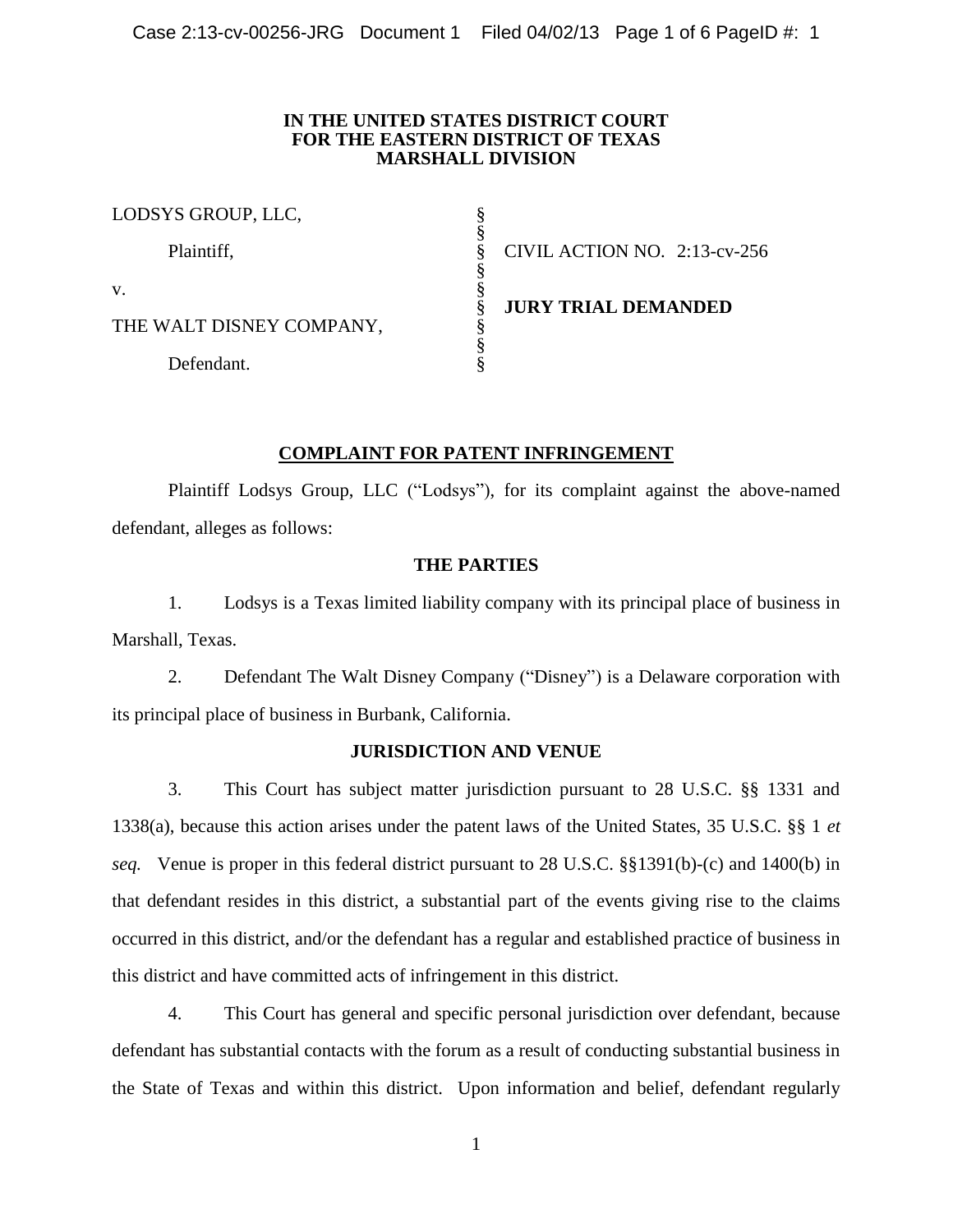solicits business in the State of Texas and this district; derives revenue from products and/or services provided to individuals residing the State of Texas and this district; conducts business utilizing the claimed systems and methods with and for customers residing in the State of Texas and this district; and provides and/or markets products and services directly to consumers in the State of Texas and this district.

## **INFRINGEMENT OF U.S. PATENT NO. 7,620,565**

5. On November 17, 2009, U.S. Patent No. 7,620,565 (the "'565 patent") was duly and legally issued for a "Customer-Based Product Design Module." A true and correct copy of the '565 patent is attached hereto as Exhibit A. Lodsys is the owner by assignment of all rights, title, and interest in and to the '565 patent.

6. On information and belief, Disney has infringed directly, indirectly, literally, under the doctrine of equivalents, contributorily, and/or through the inducement of others (including but not limited to users of Disney's applications), one or more of the claims of the '565 patent. On information and belief, Disney manufactures, uses, sells, imports, and/or offers to sell infringing products and/or services — including but not limited to Disney's applications such as Where's My Water? — which infringe at least claims 1, 15, and 27 of the '565 patent under 35 U.S.C. § 271.

7. Prior to filing this complaint, Lodsys informed Disney of the patents-in-suit and offered to enter into a licensing arrangement that would allow Disney to continue practicing the inventions claimed in patents-in-suit. Disney, however, chose not to enter into a licensing agreement. Instead, with knowledge of the patents-in-suit and disregard for Lodsys' patent rights, Disney chose to continue its infringement. On information and belief, Disney continued its infringement despite an objectively high likelihood that its actions constituted infringement of a valid patent (*i.e.*, the '565 patent). Disney was made aware and, therefore, knew of the risk that it infringed the '565 patent. Accordingly, Disney acted knowingly, willfully, and with intent to infringe the patents-in-suit.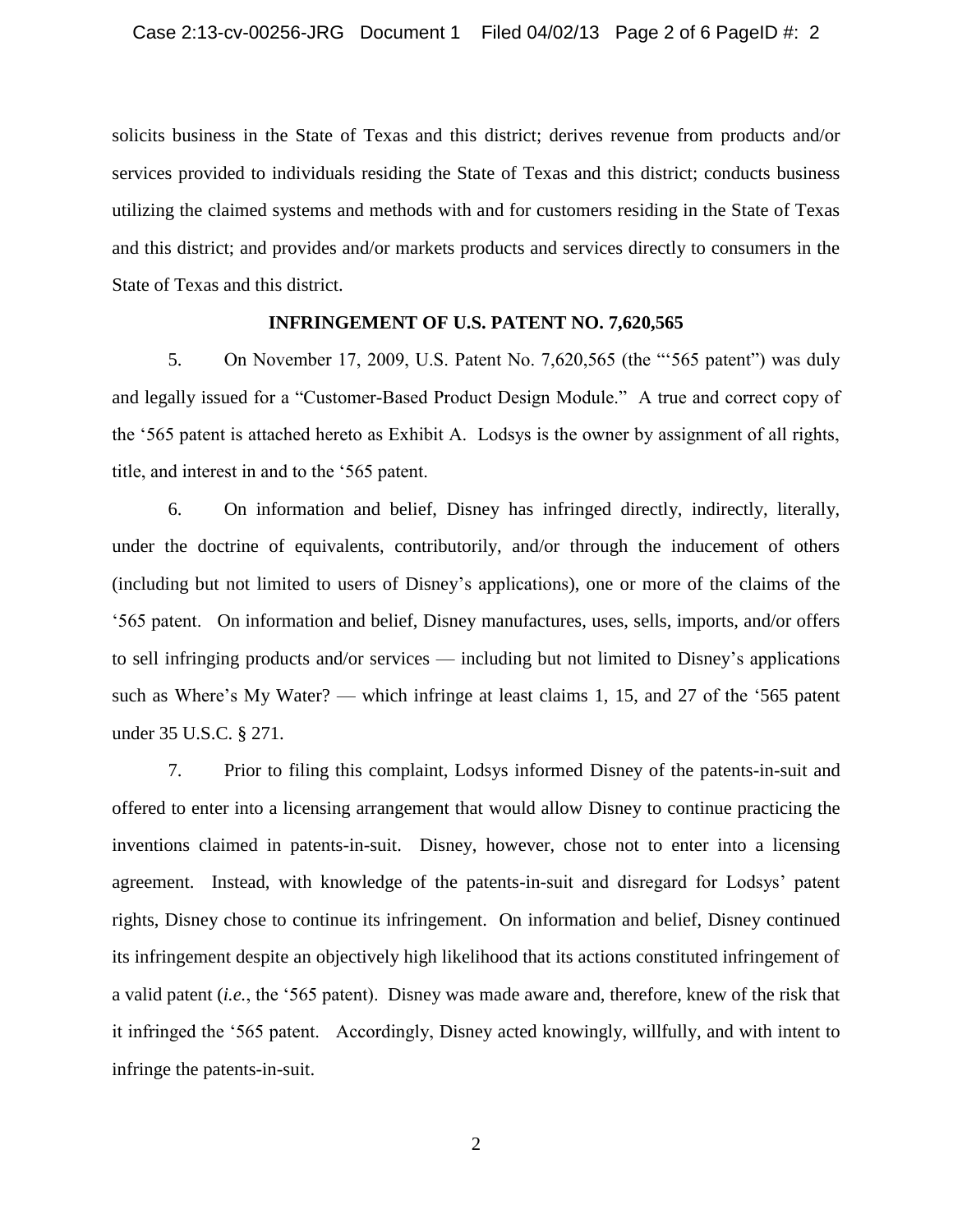8. Based on the information presently available to Lodsys absent discovery, and in the alternative to direct infringement, Disney is liable for indirect infringement of the '565 patent by inducing infringement and contributing to direct infringement of the '565 patent by others (*e.g.*, end users of Disney's applications, including Where's My Water?).

9. At least from the time Disney received notice from Lodsys, Disney has purposely and voluntarily made its applications available to customers, with the expectation that its applications will be used by end users within the Eastern District of Texas. On information and belief, and in the alternative to direct infringement, Disney has thereby induced the end users of its applications within the Eastern District of Texas to infringe one or more claims of the '565 patent, and Disney knew or should have known that its actions would induce direct infringement.

10. On information and belief, and in the alternative to direct infringement, Disney has also contributed to the direct infringement of one or more claims of the '565 patent by intentionally and voluntarily providing its applications to end users within the Eastern District of Texas, knowing that its applications to be especially made or adapted for use by end users to infringe the '565 patent from at least the time Disney received notice of the patents-in-suit from Lodsys. On information and belief, Disney's applications have no substantial noninfringing uses, and Disney acted knowing that its applications are not a staple article or commodity of commerce suitable for substantially non-infringing use.

11. Defendant's acts of infringement have caused damage to Lodsys, and Lodsys is entitled to recover from defendant the damages sustained by Lodsys as a result of defendant's wrongful acts in an amount subject to proof at trial. Defendant's infringement is willful and deliberate, including because defendant became aware of the infringing nature of its products and services at the latest when it received a notice letter from Lodsys and/or the filing of this complaint, entitling Lodsys to increased damages under 35 U.S.C. § 284 and to attorneys' fees and costs incurred in prosecuting this action under 35 U.S.C. § 285.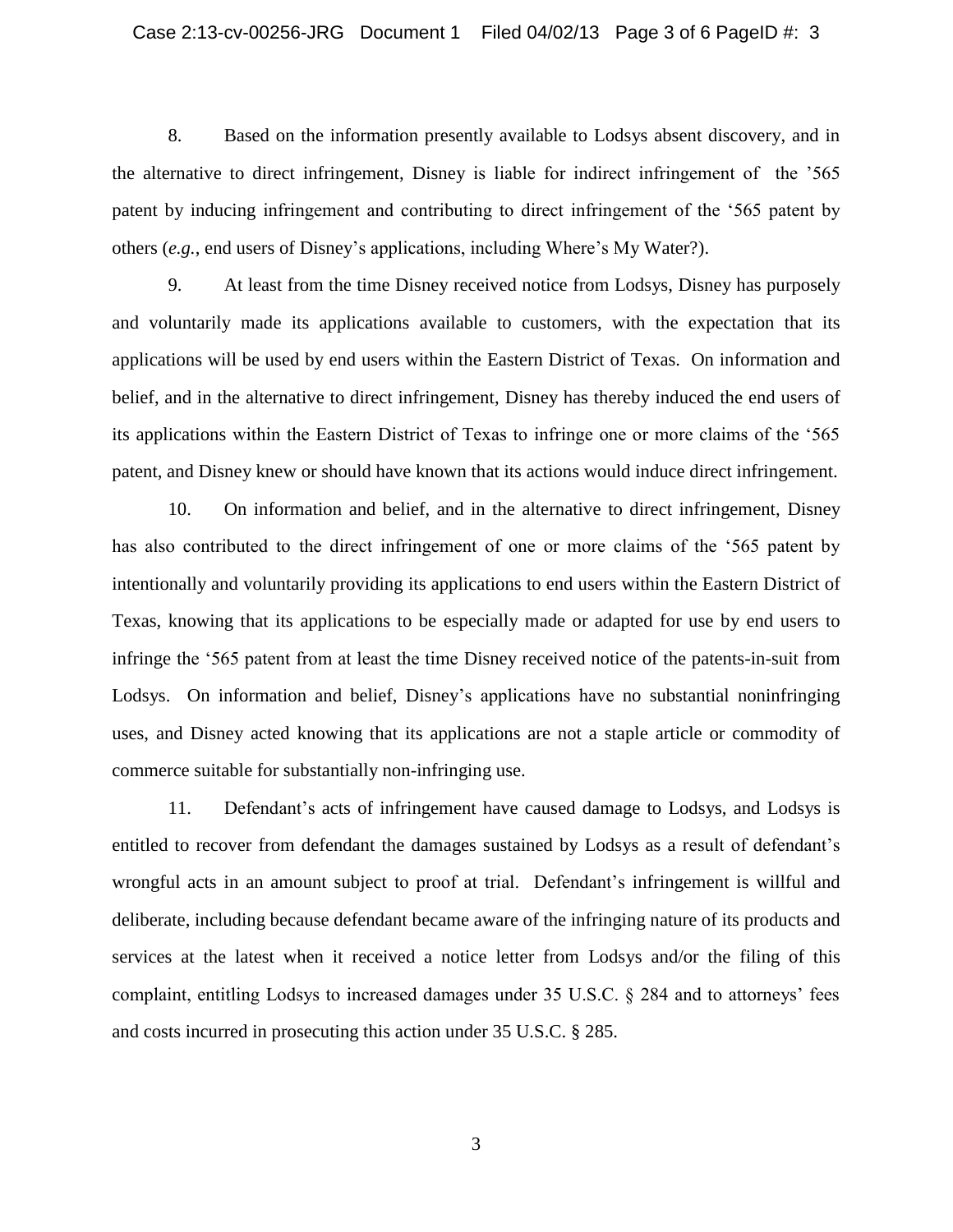#### **INFRINGEMENT OF U.S. PATENT NO. 7,222,078**

12. On May 22, 2007, U.S. Patent No. 7,222,078 (the "'078 patent") was duly and legally issued for "Methods and Systems for Gathering Information from Units of a Commodity Across a Network." A true and correct copy of the '078 patent is attached hereto as Exhibit B. Lodsys is the owner by assignment of all rights, title, and interest in and to the '078 patent.

13. On information and belief, Disney has infringed directly, indirectly, literally, under the doctrine of equivalents, contributorily, and/or through the inducement of others (including but not limited to users of Disney's applications), one or more of the claims of the '078 patent. On information and belief, Disney manufactures, uses, sells, imports, and/or offers to sell infringing products and/or services — including but not limited to Disney's applications such as Where's My Water? — which infringe at least claims 1 and 69 of the '078 patent under 35 U.S.C. § 271.

14. Prior to filing this complaint, Lodsys informed Disney of the patents-in-suit and offered to enter into a licensing arrangement that would allow Disney to continue practicing the inventions claimed in patents-in-suit. Disney, however, chose not to enter into a licensing agreement. Instead, with knowledge of the patents-in-suit and disregard for Lodsys' patent rights, Disney chose to continue its infringement. On information and belief, Disney continued its infringement despite an objectively high likelihood that its actions constituted infringement of a valid patent (*i.e.*, the '078 patent). Disney was made aware and, therefore, knew of the risk that it infringed the '078 patent. Accordingly, Disney acted knowingly, willfully, and with intent to infringe the patents-in-suit.

15. Based on the information presently available to Lodsys absent discovery, and in the alternative to direct infringement, Disney is liable for indirect infringement of the '078 patent by inducing infringement and contributing to direct infringement of the '078 patent by others (*e.g.*, end users of Disney's applications, including Where's My Water?).

16. At least from the time Disney received notice from Lodsys, Disney has purposely and voluntarily made its applications available to customers, with the expectation that its

4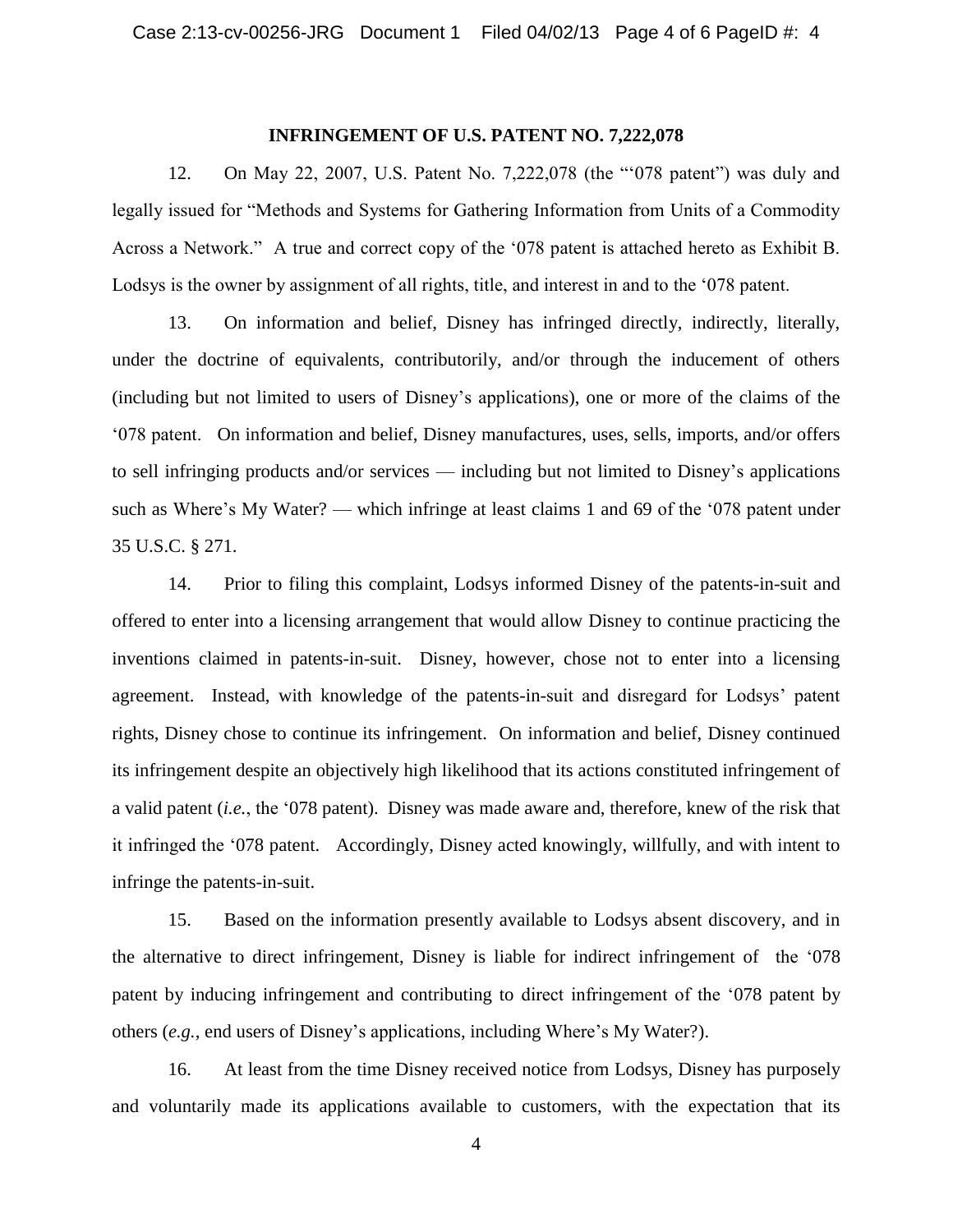applications will be used by end users within the Eastern District of Texas. On information and belief, and in the alternative to direct infringement, Disney has thereby induced the end users of its applications within the Eastern District of Texas to infringe one or more claims of the '078 patent, and Disney knew or should have known that its actions would induce direct infringement.

17. On information and belief, and in the alternative to direct infringement, Disney has also contributed to the direct infringement of one or more claims of the '078 patent by intentionally and voluntarily providing its applications to end users within the Eastern District of Texas, knowing that its applications to be especially made or adapted for use by end users to infringe the '078 patent from at least the time Disney received notice of the patents-in-suit from Lodsys. On information and belief, Disney's applications have no substantial noninfringing uses, and Disney acted knowing that its applications are not a staple article or commodity of commerce suitable for substantially non-infringing use.

18. Defendant's acts of infringement have caused damage to Lodsys, and Lodsys is entitled to recover from defendant the damages sustained by Lodsys as a result of defendant's wrongful acts in an amount subject to proof at trial. Defendant's infringement is willful and deliberate, including because defendant became aware of the infringing nature of its products and services at the latest when it received a notice letter from Lodsys and/or the filing of this complaint, entitling Lodsys to increased damages under 35 U.S.C. § 284 and to attorneys' fees and costs incurred in prosecuting this action under 35 U.S.C. § 285.

### **JURY DEMAND**

Pursuant to Rule 38 of the Federal Rules of Civil Procedure, Lodsys respectfully requests a trial by jury on all issues.

## **PRAYER FOR RELIEF**

WHEREFORE, Plaintiff Lodsys Group, LLC, respectfully requests entry of judgment in its favor and against defendant as follows:

(a) Declaration that defendant has infringed U.S. Patent No. 7,620,565 and U.S. Patent No. 7,222,078;